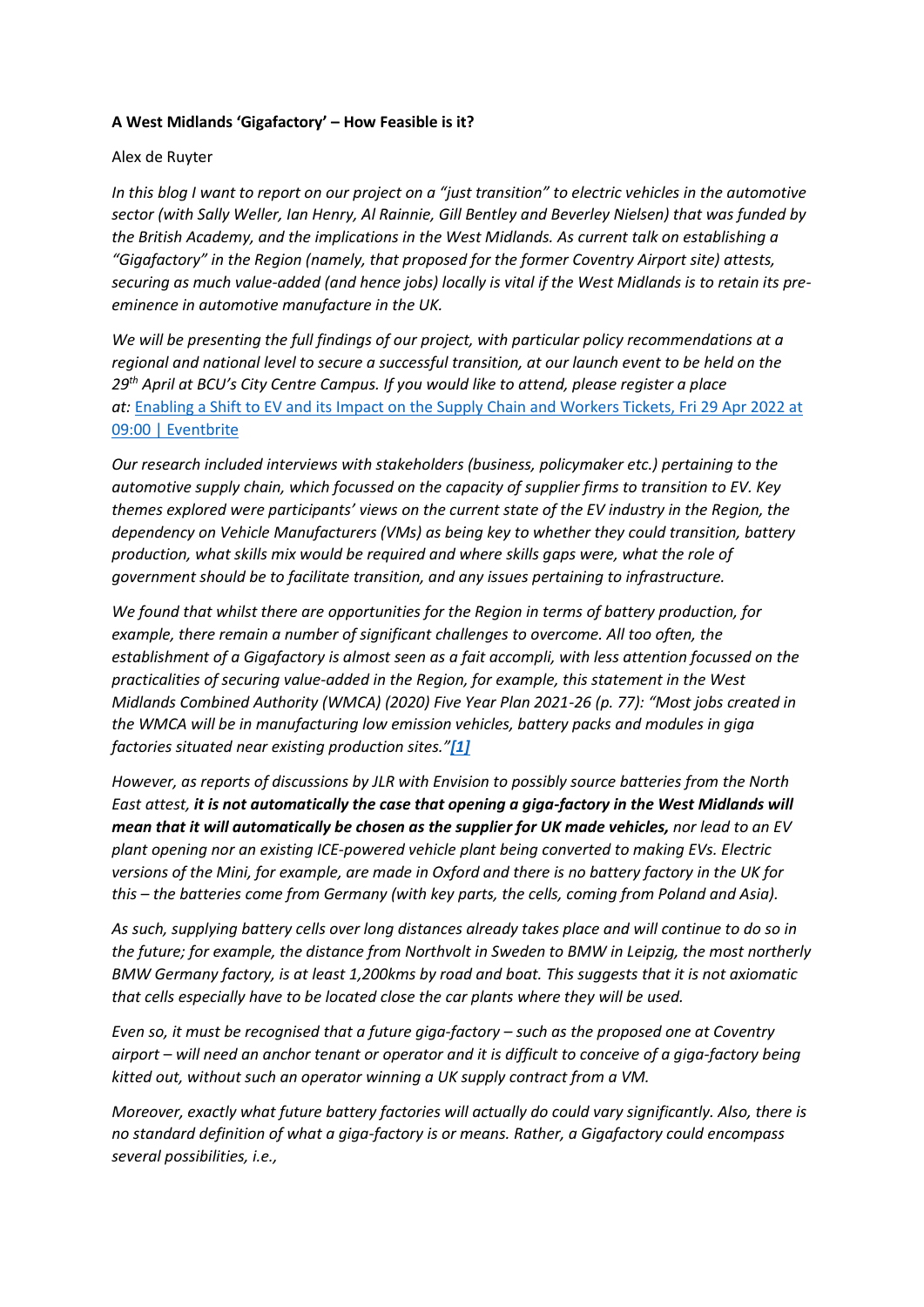- 1. *They could be fully vertically-integrated operations – as will be the case at Envision for Nissan in the UK – making cells and assembling these into complete batteries.*
- 2. *Or they could involve manufacturing and supplying cells and/or modules (which are subassemblies of a number of cells) to other locations for assembly into finished batteries.*
- 3. *Or they could involve importing cells for assembly into modules and/or battery packs.*
- 4. *Or they could be a combination of the above, doing different things for different customers.*

*As such, our findings suggest that the automotive value chain in the West Midlands has marked gaps in terms of being able to supply key parts and components for EV production; particularly in EV powertrain systems and all battery components, which will hinder attempts to capture value-added in securing domestic EV production. In this context, the current mania for giga-factories in the Region obscures the fact that it is the VMs who will determine which aspects of EV production they will conduct in the UK, and where they will source the supplies of components from. In particular, we find that firms in the automotive supply chain in the West Midlands:*

- *are particularly exposed to the operations of Jaguar Land Rover (JLR), given its dominance in the region (accounting for approx. 50% of automotive employment in the West Midlands), and the continued uncertainty (at the time of writing) as to JLR's EV strategy;*
- *lack the capacity or the specialist equipment needed to undertake production of batteries, high value battery components (especially anodes and cathodes) and key components for electric motors (e.g., severe lack of domestic capacity to produce laminations for electric motors);*
- *are hindered by a lack of non-grain-oriented (NGO) electrical steel produced in the UK to support production of EV components, for batteries and motors, following the decision by Tata Steel to consolidate production of NGO steel in Sweden;*
- *suffers from uncompetitive energy prices relative to other European countries, which will hinder production in the UK of energy-intensive parts and components such as battery cells;*

*Hence, our analysis strongly suggests that policy needs to focus on two areas: general support and improvements to the area's infrastructure and general business environment (transport links, potential help with energy costs etc.) and more significantly assisting with the transition to an electric vehicle manufacturing focus for West Midlands automotive.*

*Specifically, helping to secure a battery plant, either an assembly plant or a fully vertically integrated factory which encompasses cell production plant as well as battery assembly, should be top of local and regional policy makers' objectives – and this has to start with a clear understanding of the needs and intents of VMs in the region, based on dialogue with them.*

*If production of battery cells is to take place at a UK giga-factory, then this will in all likelihood need to be presaged by a UK Government 'deal' on a reduced tariff for electricity. This is because as much as 2/3 of the embedded energy consumed in the production of a battery is in the cell production phase; most of the rest is incurred in the raw material mining phase. There is a strong case to be made for cell production to receive UK Government support as an energy-intensive industry.*